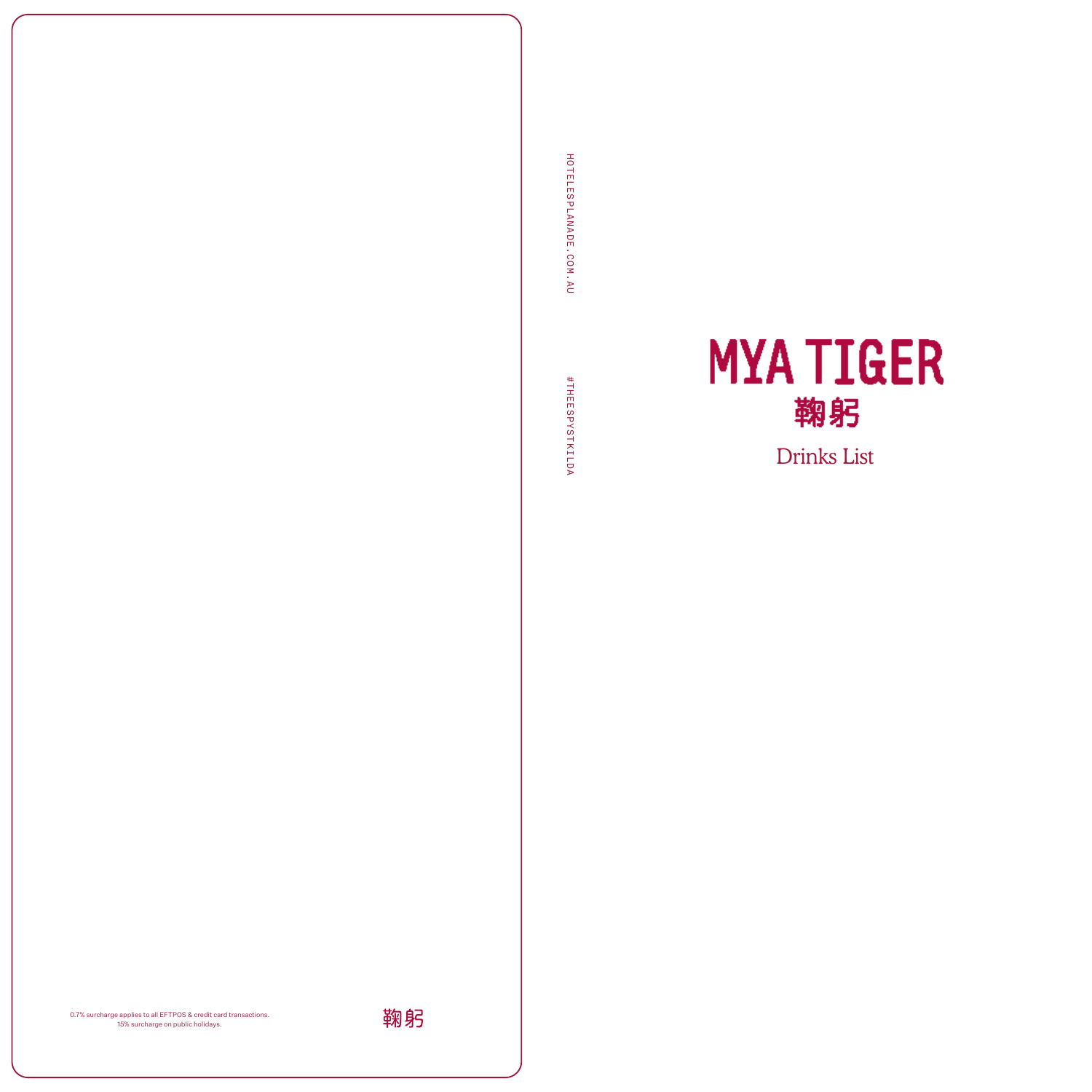# **Cocktails**

| <b>BLOODY GOOD TIME</b><br>This Long refreshing berry number brings a seductive depth of flavour.<br>Four Pillars Bloody Shiraz, Pomegranate Tea, Thai Basil, Ginger, House Shiraz, Lemon, Agave | 16 |
|--------------------------------------------------------------------------------------------------------------------------------------------------------------------------------------------------|----|
| ZINGI HIGHBALL<br>Think Whiskey Sour meets Honey Ginger. Built to complement our food.<br>Black Cardamom Starward Two Fold, Montenegro, Ginger Lemon Myrtle Syrup, Lemon, Soda.                  | 16 |
| <b>TOASTED MARTINI</b><br>Soft and subtle Japanese flavours wrapped into a classic Dry Gin Martini.<br>Toasted Japonica Rice Four Pillars Rare Gin, Toji Junmai Ginjo Sake, Lemon Zest           | 20 |
| <b>BANANA SPICE DAIQUIRI</b><br>The Cuban classic, spiced and twisted with banana.<br>Chinese five spice Mt Gay Black Barrel, Banana Liqueur, Lime                                               | 20 |
| <b>CANTON PEACH</b><br>Peach and Grapefruit come together as the perfect palate cleanse.<br>Malfy Rosa Gin, Aperol, Peach tea, Lemon, Agave, Candied Lemon                                       | 20 |
| NOT A MAI TAI<br>Like a classic Mai Tai, exceptnot.<br>Herradura Reposado Tequila, Pama Pomegranate liqueur, Jasmine Rice Syrup, Lime, Cranberry                                                 | 21 |
| <b>YEAR OF THE TIGER</b><br>A fresh and spicey celebration of the classic Pina Colada, and 2022.<br>Green Cardamom Havana 3yo, Coco Lopez, Pressed Pineapple, Lime                               | 20 |
| <b>SITTING BUDDHA</b><br>Refreshing with a hint of ginger, hailing from world famous speakeasy Apotheke in NYC.<br>Lemongrass Infused Belvedere Vodka, Pineapple, Ginger, Coriander, Lime        | 20 |
| <b>MYA - AMARETTO SOUR</b><br>Inspired by "Katana Kitten NYC" - take on the world-famous Amaretto Sour.<br>Disaronno, Jim Beam Rye Whiskey, Plum, Lemon, Spiced Agave, Egg White                 | 21 |
| <b>KAFFIR LIME MARGARITA</b><br>The perfect pairing for anything spicy with a distinctive oriental twist.<br>Herradura Plata, Cointreau, Lime, Agave, Kaffir Lime                                | 20 |
| <b>OOLONG ESPRESSO MARTINI</b><br>Milky Oolong is a luxurious Taiwanese tea, expect a velvety smooth Espresso Martini.<br>Oolong Absolut Elyx Vodka, Kahlua, Vanilla, Coffee                     | 20 |

# Frozen Cocktails

| <b>PORNSTAR MARTINI</b><br>Quickly becoming a favourite of Melbournians, perfect for those hot summer nights.<br>Stoli Vanilla, Passionfruit, Lemon, Sparkling Wine | 20 |
|---------------------------------------------------------------------------------------------------------------------------------------------------------------------|----|
| <b>LYCHEE MARTINI</b><br>The one, the only Lychee Martini!<br>Absolut Citron, Lychee, Citrus                                                                        | 18 |
| Non-Alcoholic                                                                                                                                                       |    |
| <b>KAFFIR LIME SOUR</b><br>Seedlip Garden, Lime, Agave, Kaffir Lime Leaf, Tajin                                                                                     | 14 |
| <b>CHINESE 5 SPICE FIZZ</b><br>Ginger Beer, Chinese 5 Spice, Lime                                                                                                   | 8  |

# Bottles & Tinnies

| 5.0% | Tokyo, Japan          | 11.5            |
|------|-----------------------|-----------------|
| 4.7% | Vigevano, Italy       | 11.5            |
| 4.6% | Mexico City, Mexico   | 11.5            |
| 5.2% | Richmond, VIC         | 11              |
| 6.8% | Currumbin, QLD        | 13              |
| 5.0% | <b>Wellington, NZ</b> | 12              |
| 4.6% | Abbotsford, VIC       | 10              |
| 4.8% | Granite Belt, QLD     | $12 \,$         |
| 4.5% | Copenhagen, Denmark   | $12 \,$         |
| 4.0% | Abbotsford, VIC       | 11              |
| 4.8% | Yea, VIC              | 12              |
| 4.0% | Manly, NSW            | 12 <sub>2</sub> |
|      |                       |                 |

# Draught Beer

HOTELESPLANADE.COM.AU

HOTELESPLANADE.COM.AU

#THEESPYSTKILDA

#THEESPYSTKILDA

| <b>CARLTON DRAUGHT</b>          | 4.6% | Abbotsford, VIC   | 10   |
|---------------------------------|------|-------------------|------|
| <b>4 PINES PALE ALE</b>         | 5.1% | Manly, NSW        | 11   |
| <b>MOUNTAIN GOAT STEAM ALE</b>  | 4.5% | Richmond, VIC     | 11   |
| <b>ASAHI</b>                    | 5.2% | Toyko, Japan      | 14   |
| <b>PERONI</b>                   | 4.7% | Vigevano, Italy   | 14   |
| <b>MELBOURNE BITTER</b>         | 4.6% | Abbotsford, VIC   | 10.5 |
| <b>BALTER XPA</b>               | 5.0% | Currumbin, QLD    | 11   |
| <b>4 PINES PACIFIC ALE</b>      | 3.5% | Manly, NSW        | 11   |
| <b>MOUNTAIN GOAT SUMMER ALE</b> | 4.7% | Richmond, VIC     | 11   |
| <b>PIRATE LIFE IPA</b>          | 6.8% | Port Adelaide, SA | 11   |
| <b>BULMERS APPLE CIDER</b>      | 4.5% | Tipperay, Ireland | 11   |

# Low & Non Alcohol

| <b>CASCADE PREMIUM LIGHT</b>      | 2.4%      | South Hobart, TAS | 7.   |
|-----------------------------------|-----------|-------------------|------|
| <b>HEAPS NORMAL ANOTHER LAGER</b> | $< 0.5\%$ | Canberra, ACT     | 10.5 |
| <b>HEAPS NORMAL QUIET XPA</b>     | $<$ 0.5%  | Canberra, ACT     | 10.5 |
| <b>NAKED LIFE "YUZU SAKE"</b>     | $O\%$     | Melbourne, VIC    | 12   |
| <b>NAKED LIFE "NEGRONI SPRITZ</b> | $O\%$     | Melbourne, VIC    | 12   |

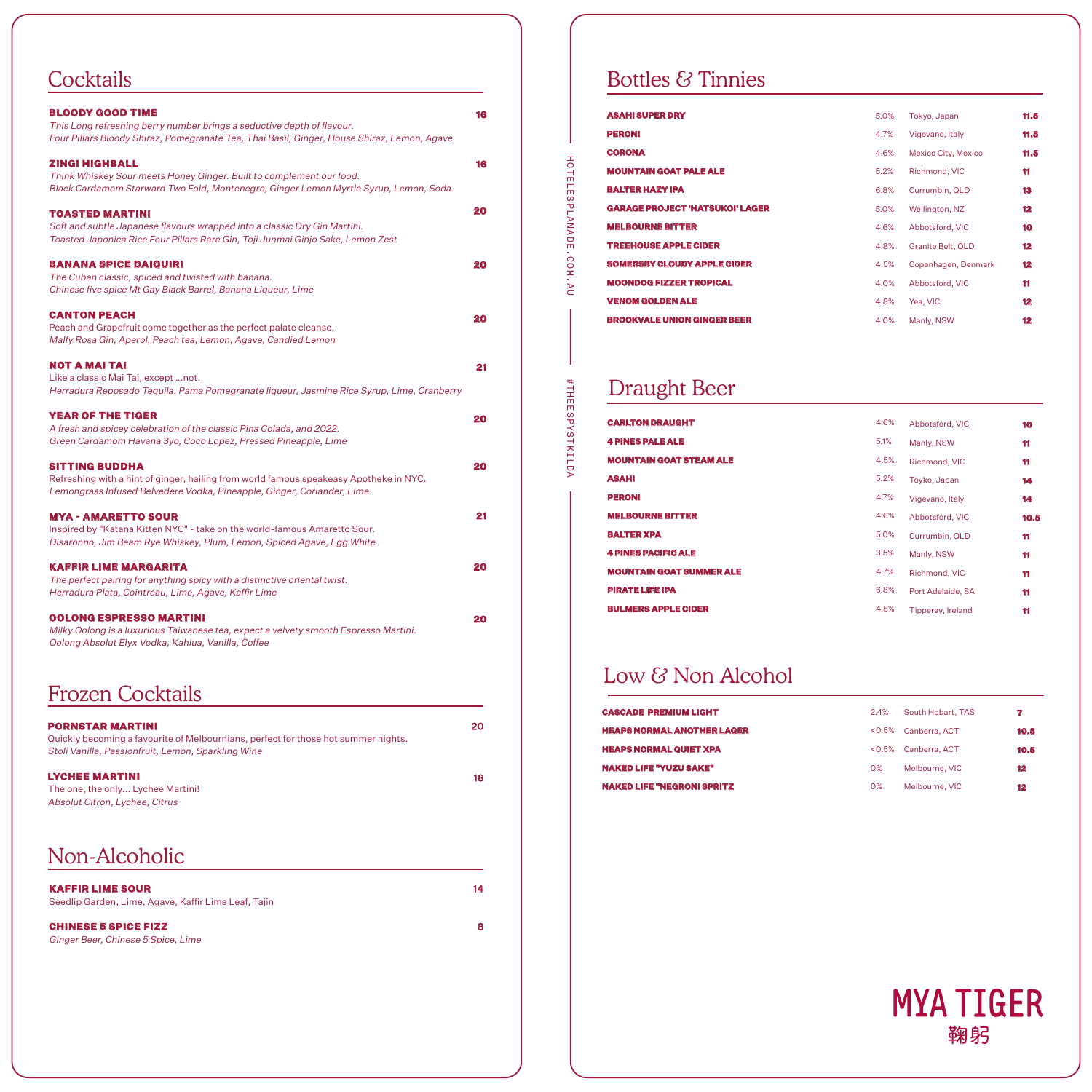## Brandy

| <b>BARSOL PISCO QUEBERANTA</b> | 41.3% | 12 |
|--------------------------------|-------|----|
| <b>HENNESSY VS COGNAC</b>      | 40%   | 12 |
| <b>REMY MARTIN XO COGNAC</b>   | 42%   | 38 |

#### Gin

| <b>4 PILLARS BLOODY SHIRAZ</b>   | 37.8% | 14 |
|----------------------------------|-------|----|
| <b>4 PILLARS RARE DRY</b>        | 41.8% | 12 |
| <b>4 PILLARS STICKY CARPET**</b> | 45.8% | 11 |
| <b>BEEFEATER</b>                 | 37.5% | 11 |
| JINZU**                          | 41.3% | 13 |
| <b>MARTIN MILLARS WESTBOURNE</b> | 45.2% | 14 |
| <b>MONKEY 47</b>                 | 47%   | 18 |
| <b>NIKKA COFFEY GIN</b>          | 47%   | 13 |
| <b>TANQUERAY NO. 10</b>          | 47.3% | 14 |
| <b>THE BOTANIST</b>              | 46%   | 14 |

#### Rum

| <b>CAPTAIN MORGAN SPICED</b>       | 38% | 11 |
|------------------------------------|-----|----|
| <b>GOSLINGS BLACK SEAL</b>         | 40% | 12 |
| <b>HAVANA CLUB 3 ANOS</b>          | 40% | 11 |
| <b>HAVANA CLUB 7 ANOS</b>          | 40% | 12 |
| <b>HAVANA CLUB ANEJO ESPECIALE</b> | 40% | 11 |
| <b>PLANTATION ORIGINAL DARK</b>    | 40% | 12 |
| <b>PLANTATION PINEAPPLE RUM</b>    | 40% | 12 |
| <b>RON ZACAPA 23</b>               | 40% | 18 |

#### Agave

| <b>HERRADURA ANEJO</b>        | 40% | 18 |
|-------------------------------|-----|----|
| <b>HERRADURA PLATA</b>        | 40% | 13 |
| <b>HERRADURA REPOSADO**</b>   | 40% | 14 |
| <b>TROMBA BLANCO</b>          | 37% | 12 |
| <b>TROMBA REPOSADO</b>        | 40% | 14 |
| <b>XICARU REPOSADO MEZCAL</b> | 40% | 12 |

## Vodka

| <b>ABSOLUT CITRON</b>       | 40%   | 12 |
|-----------------------------|-------|----|
| <b>ABSOLUT ELYX</b>         | 42.3% | 11 |
| <b>BELVEDERE</b>            | 40%   | 14 |
| <b>NIKKA COFFEY VODKA**</b> | 40%   | 12 |
| <b>WYBOROWA</b>             | 37.5% | 11 |

#### American

| <b>CANADIAN CLUB</b>                | 40%   | 11.5 |
|-------------------------------------|-------|------|
| <b>4 ROSES SMALL BATCH BOURBON</b>  | 45%   | 18   |
| <b>JACK DANIELS TENNESSEE WHIS-</b> |       |      |
| KEY                                 | 40%   | 11   |
| <b>JACK DANIELS SINGLE BARREL</b>   | 45%   | 16   |
| <b>WOODFORD RESERVE DOUBLE</b>      |       |      |
| <b>OAK**</b>                        | 40%   | 13   |
| <b>WOODFORD RESERVE BOURBON</b>     | 40%   | 12   |
| <b>WOODFORD RESERVE RYE</b>         | 45.2% | 13   |

## Whisk[e]y

| <b>ARDBEG 10YO</b>                 | 46%   | 14 |
|------------------------------------|-------|----|
| <b>BALLENTINES</b>                 | 40%   | 11 |
| <b>BALVENIE 12YO</b>               | 40%   | 12 |
| <b>CHIVAS 12YO</b>                 | 40%   | 12 |
| <b>HIBIKI JAPANESE HARMONY</b>     | 43%   | 18 |
| <b>JAMESON</b>                     | 40%   | 12 |
| <b>JOHNNIE WALKER BLACK</b>        | 40%   | 12 |
| <b>LAPHROIAG TRIPLE WOOD</b>       | 48%   | 22 |
| NIKKA COFFFF GRAIN                 | 45%   | 20 |
| <b>NIKKA FROM THE BARREL**</b>     | 51.4% | 18 |
| NIKKA MIYAGIKO SINGLE MALT         | 45%   | 24 |
| NIKKA TAKETSURU PURE MALT          | 43%   | 20 |
| NIKKA YOICHI SINGLE MALT           | 45%   | 24 |
|                                    |       |    |
| <b>STARWARD NOVA SINGLE MALT**</b> | 41%   | 15 |
| <b>STARWARD TWO FOLD</b>           | 40%   | 12 |

## Liquors

| <b>APEROL</b>               | 11% | 11 |
|-----------------------------|-----|----|
| <b>CAMPARI</b>              | 24% | 12 |
| <b>COINTREAU</b>            | 40% | 12 |
| <b>DISARONNO AMARETTO</b>   | 28% | 11 |
| <b>FIORENTE ELDERFLOWER</b> | 20% | 11 |
| <b>PAVAN LIQUEUR</b>        | 18% | 11 |

## Non-Alcoholic

| <b>SEEDLIP GARDEN</b> | 0% | 11   |
|-----------------------|----|------|
| <b>SEEDLIP GROVE</b>  | 0% | 10.5 |
| <b>SEEDLIP SPICE</b>  | 0% | 10.5 |
|                       |    |      |

\*\*MYA TIGER FAVOURITES

# GOING, GOING, GONE!

All good things must come to an end - even our favourite wines!

Here, we've featured a bespoke selection of extremely limited (and extremely delicious) bottles that, as wonderful as they are, need to be moved on to make way for new and equally sumptuous wines. As such, we've priced these drops well below recommended retail price to get them cracked, poured and consumed as soon as possible.

First in, best dressed! Happy drinking.

Mya Tiger Team x

HOTELESPLANADE.COM.AU

 $\mathbf{r}$ 

HOTELESPLANADE.COM.

#THEESPYSTKILDA

#THEESPYSTKILDA

| <b>OTTELIA REISLING 2021</b><br>Mount Gambier, SA                       | 11 | 54 |
|-------------------------------------------------------------------------|----|----|
| <b>VASSE FELIX FILIUS CHARDONNAY 2018</b><br>Margaret River, WA         | 11 | 54 |
| <b>NICK SPENCER ROSE 2018</b><br><b>Hilltops Region, NSW</b>            | 11 | 54 |
| <b>PUNT ROAD PINOT NOIR 2020</b><br>Yarra Valley, VIC                   | 11 | 54 |
| <b>VASSE FELIX FILIUS CABERNET SAUVIGNON 2018</b><br>Margaret River, WA | 11 | 54 |